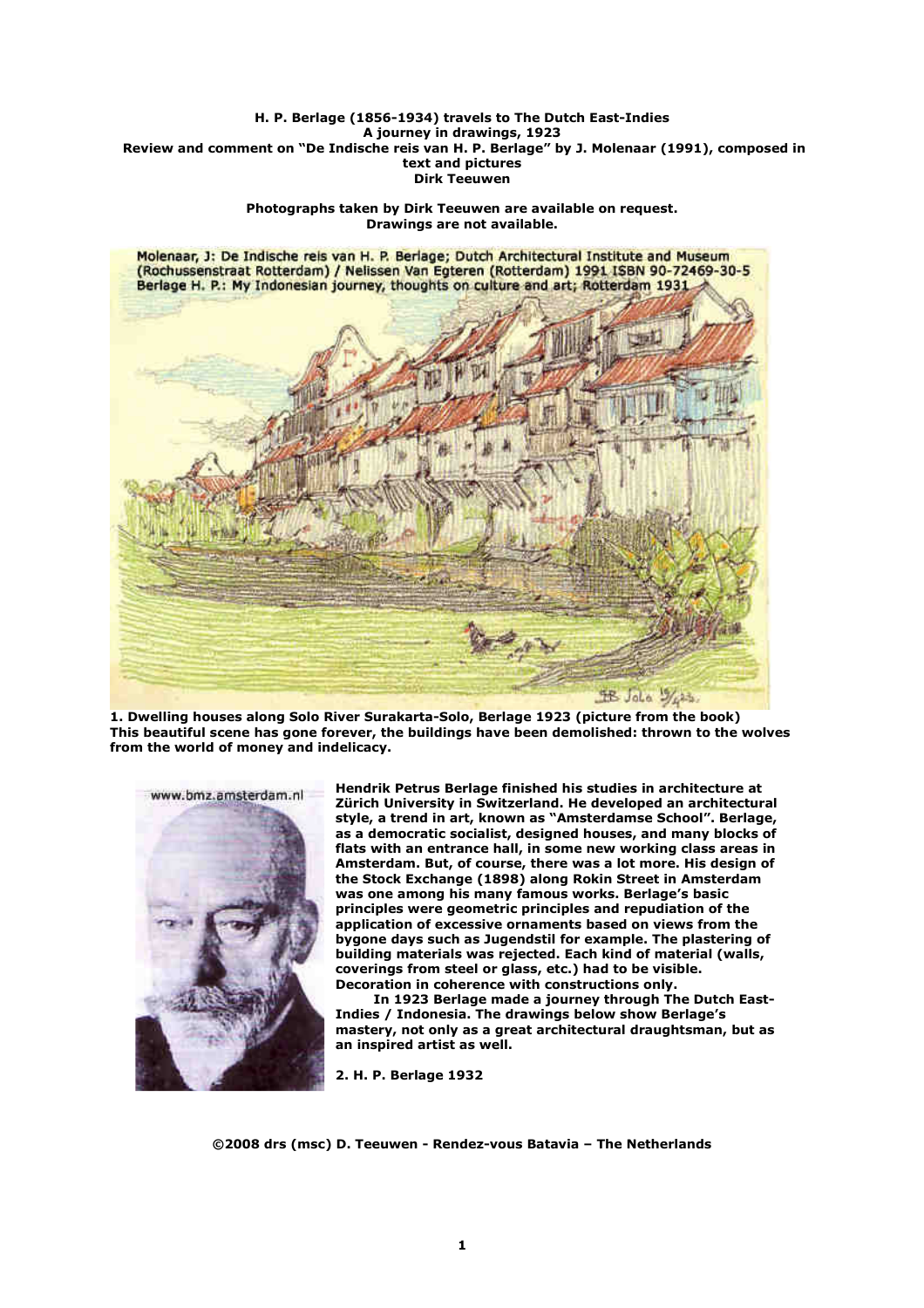**Berlage visited from March 23th to April 5th 1923 Batavia / Jakarta and Buitenzorg / Bogor. Then he went by train to Bandung, Tea Estate Malabar, Yokyakarta, Solo, Borobudur, Prabanan, Mojokerto, Soerabaja / Surabaya and further to Bali. He returned to Surabaya and Yogyakarta and made sketches at Wonosobo, Semarang amd Cirebon. On June 17th 1923 he travelled by boat from Batavia to Sumatra: Padang Panjang, Fort De Kock / Bukit Tinggi, Kota Nepal, Sibolga and Pematang Siantar. Then by train to Medan and Brastagi. On June 27th 1923 his voyage back home to Holland began. (Source: Molenaar, J.)** 

**Berlage himself feared that the colonial world as reflected in his wonderful, pastel coloured, drawings could disappear under the pressure of modern Western "civilization". Developments in the modern world caused a lot of destruction indeed, but on the other hand there is much left from the olden days. I try to demonstrate this by showing a few of Berlage's drawings from the book mixed with a couple of photo's from modern times.** 

**In this review I made use of Molenaar's work (of course) and:** 

**- www.bmz.amsterdam.nl** 

- **Groot, E. P. de: Varen op de Oost; Alkmaar 1994**
- **Boer, G. J. de: Nederlandse Passagiersschepen; Alkmaar 1979**
- **Berlage H. P.: Mijn Indische reis (My Indonesian journey); Rotterdam 1931**
- **Boer, dr M. G. de: De Stoomvaart Maatschappij "Nederland"; Amsterdam 1922**
- **Collection of photographs Dirk Teeuwen**

**Recommended:** 

**- Ravesteijn, W. and Kop J.: Bouwen in de Archipel (Building constructions in Indonesia); Zutphen Holland 2004** 

**- Akihary, H.: Architectuur & stedebouw in Indonesië (Architecture & urban devepolment in Indonesia); Zutphen Holland 1988** 

**- Gill, R. G.: De Indische stad op Java en Madura (The Dutch East-Indian city on Java and Madura); Delft Holland 1995 (doctoral thesis)** 



**3. Minangkabau architecture near Padang Pandang, Sumatra 1998 Photo Dirk Teeuwen**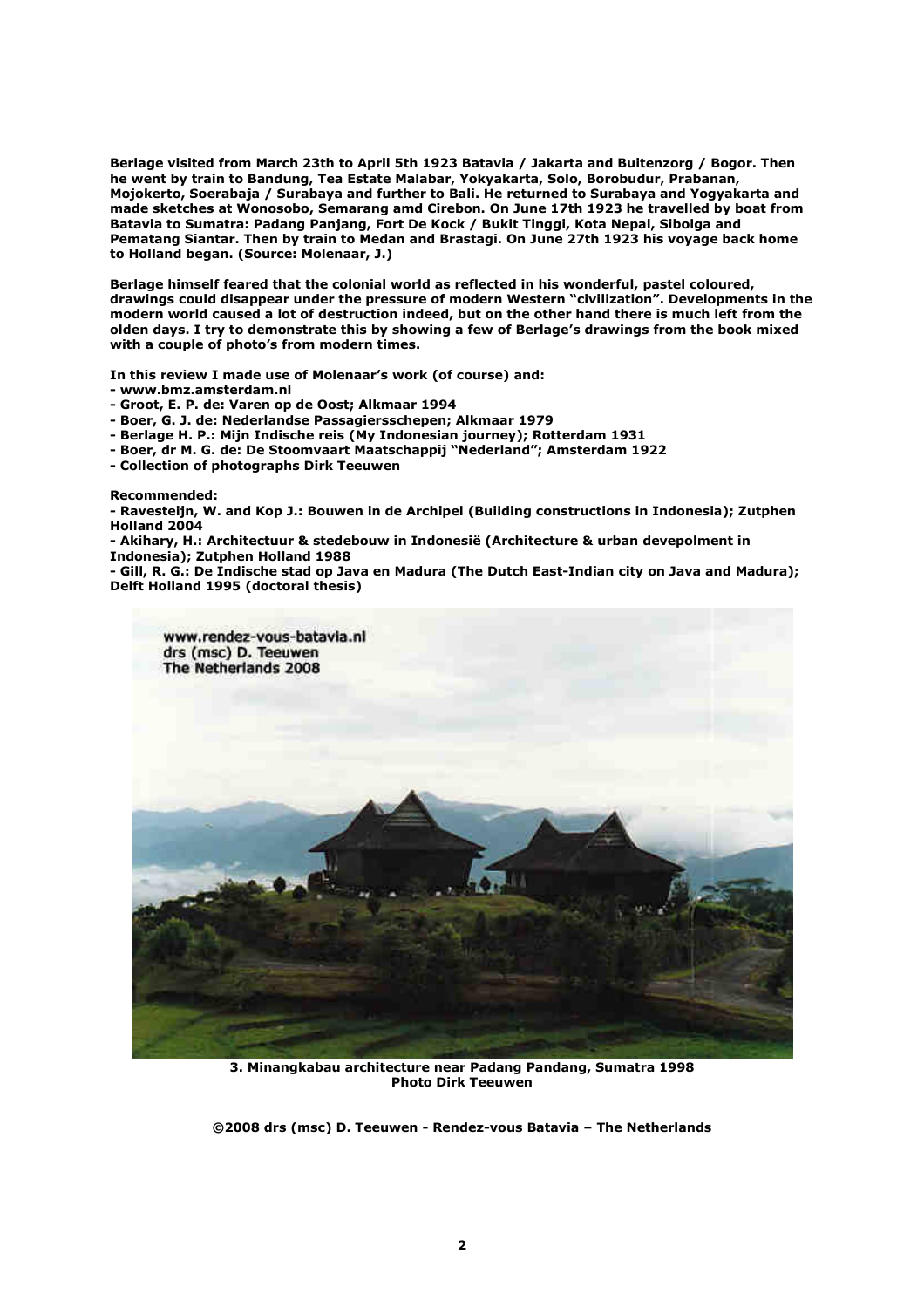

**4. Steamer ss Grotius on the Red Sea (Berlege) 1923, picture from the book** 



**5. Ocean steamer "Grotius" owned by Stoomvaart Maatschappij "Nederland" Drawing by Menno van Meeteren Brouwer (?)**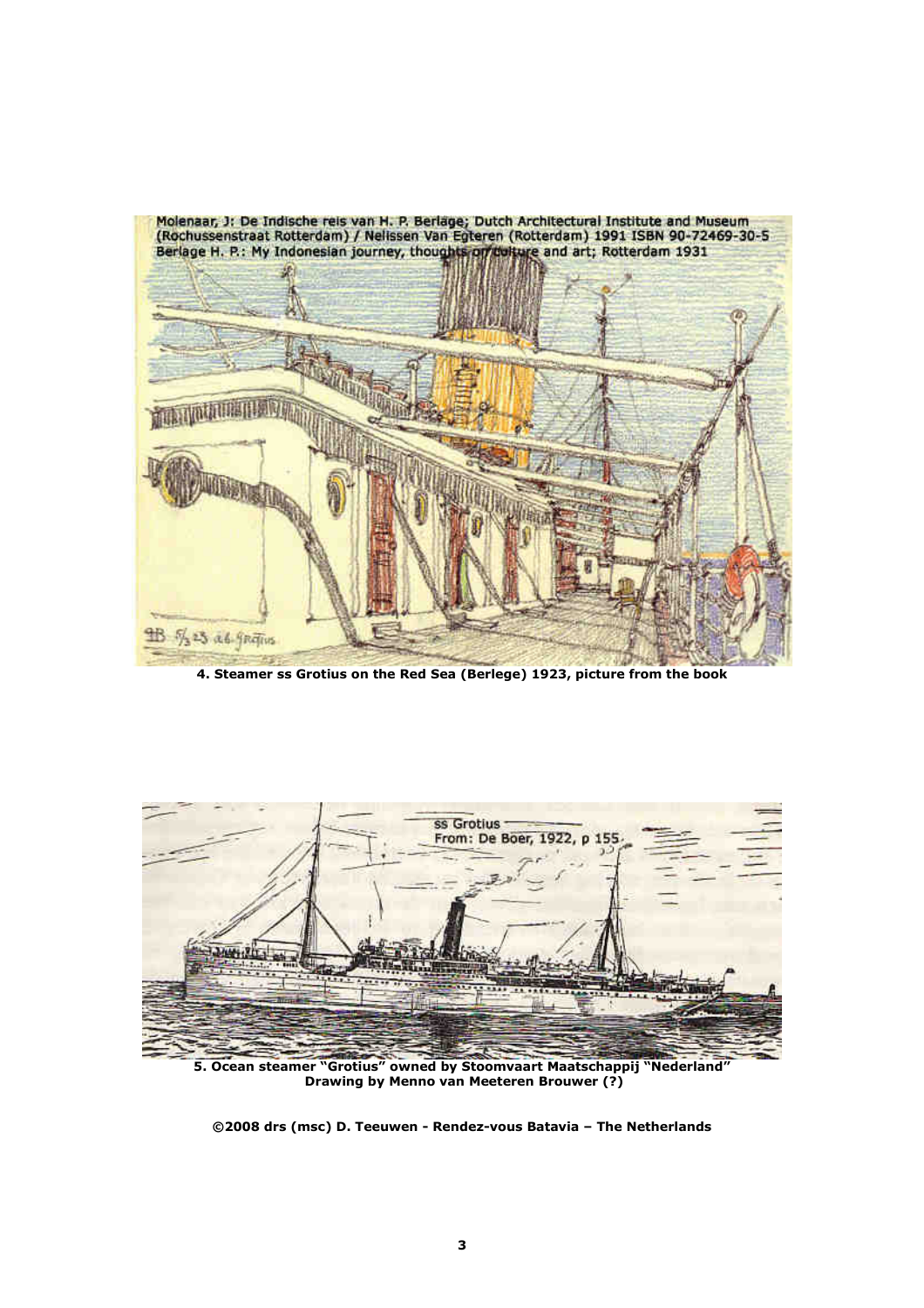

**6. Kali Besar Batavia / Jakarta, Berlage 1923 (picture from the book)** 



**7. Kali Besar, Jakarta 1998 Photo Dirk Teeuwen**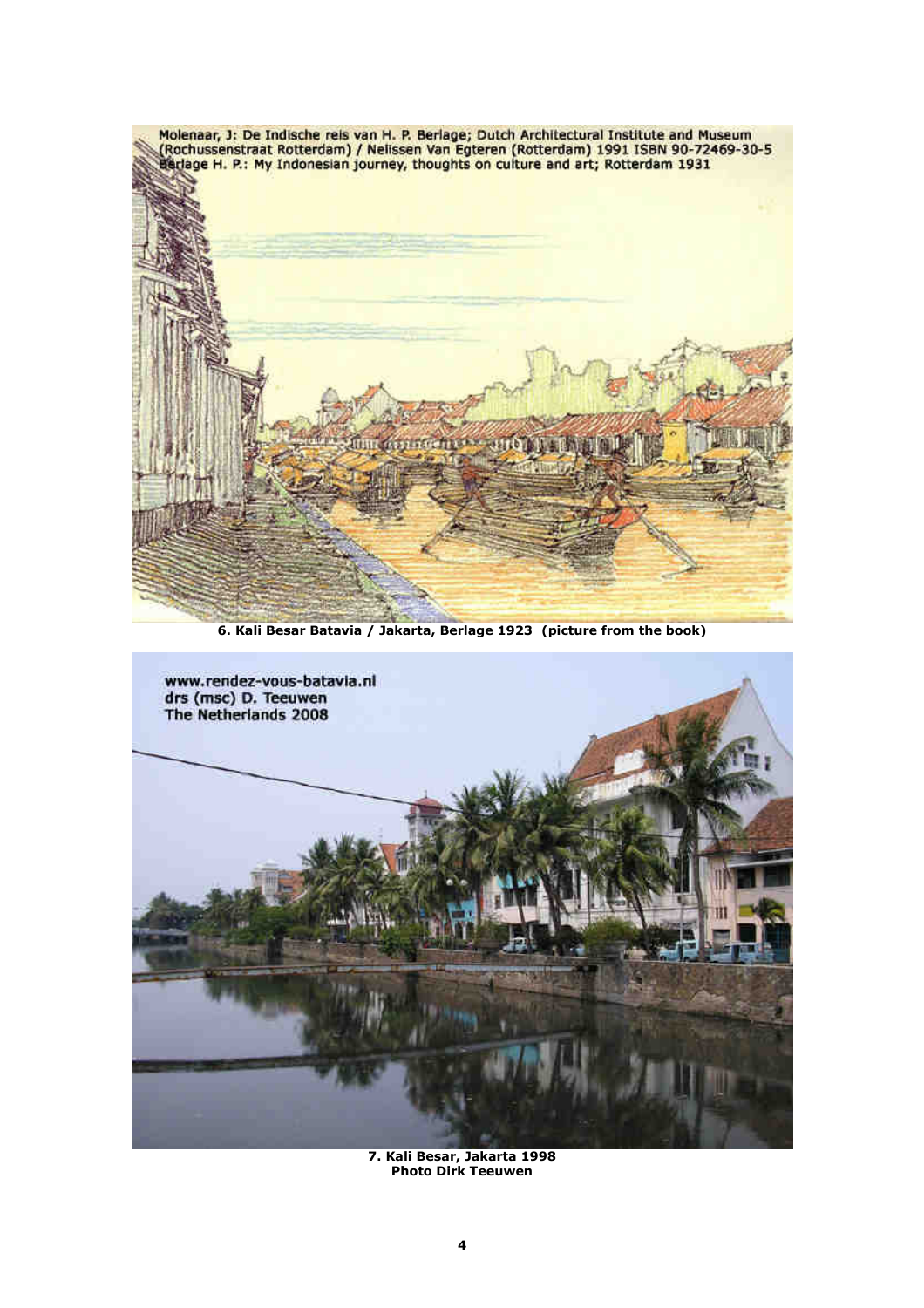

**9. Gate Plenkung Asem, Kraton Jokjakarta / Yokyakarta, Berlage 1923 (picture from the book) ©2008 drs (msc) D. Teeuwen - Rendez-vous Batavia – The Netherlands**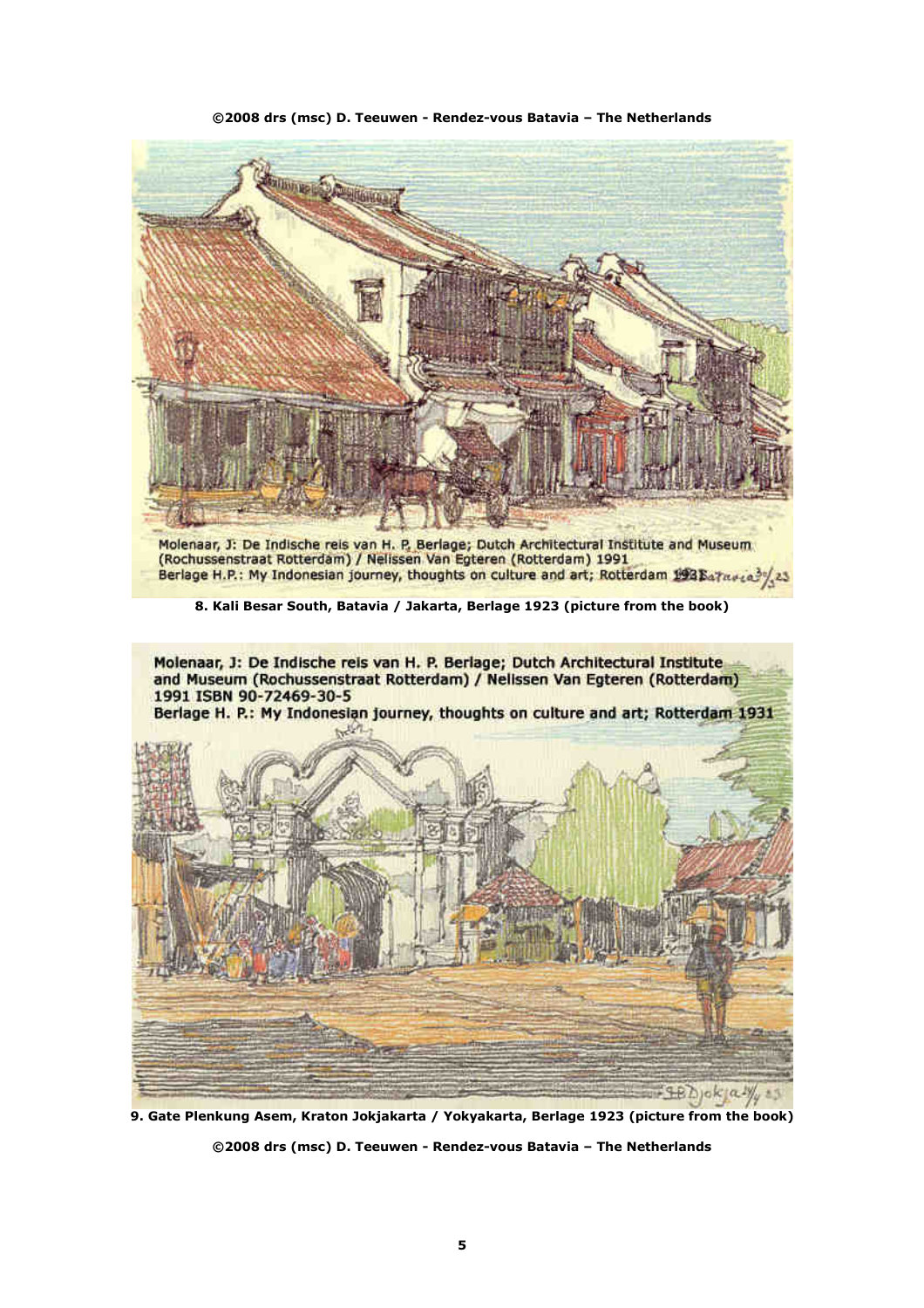

**10. Gate Plengkung Asem, Yokyakarta 1904 Private collection Dirk Teeuwen** 



**11. Kraton Kanoman, Cheribon / Cirebon, Berlage 1923 (picture from the book)**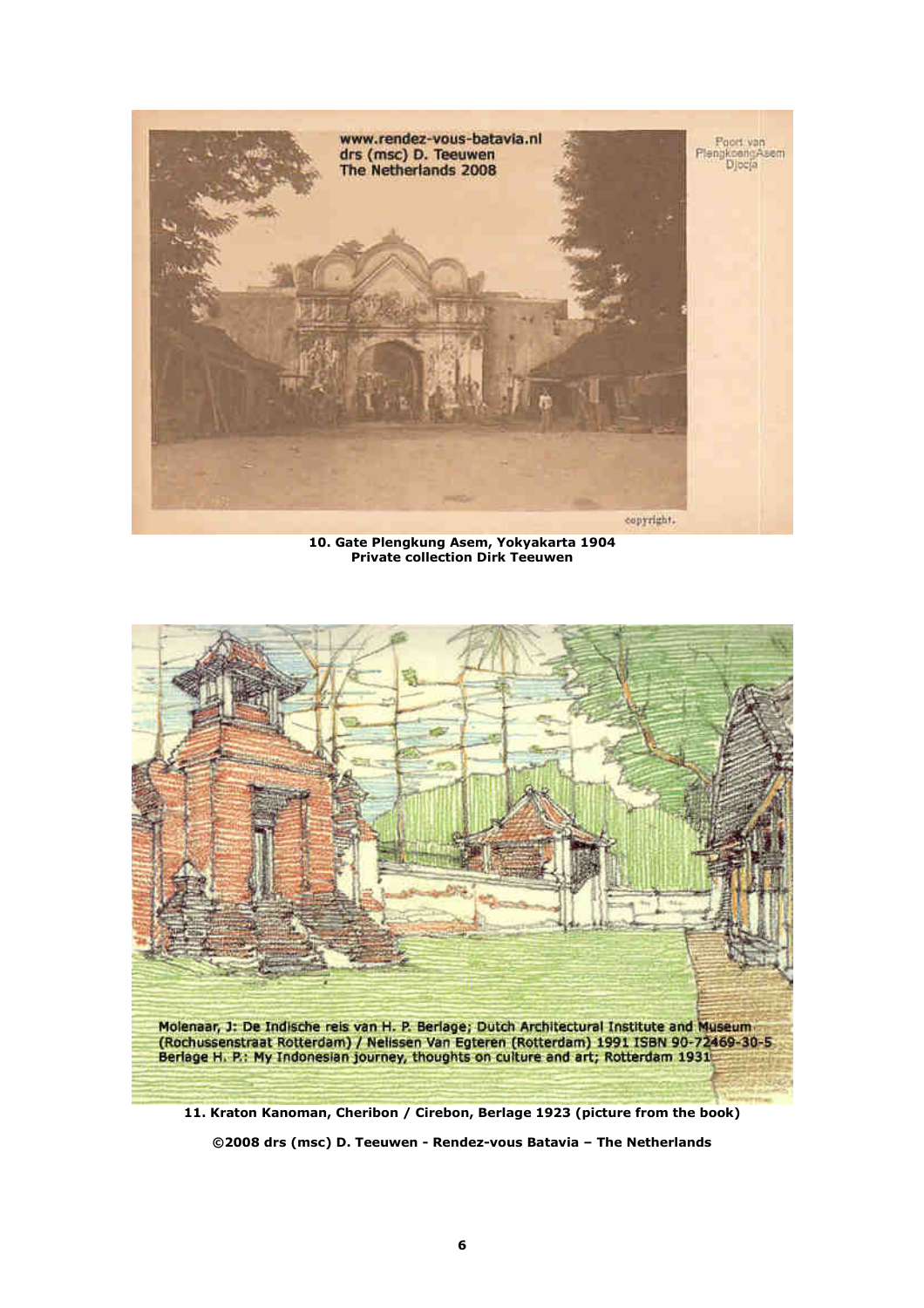

**12. Kraton Kanoman, Cirebon 1998 Photo Dirk Teeuwen** 



**13. Kraton Kasepuhan, Cirebon 1998 Photo Dirk Teeuwen**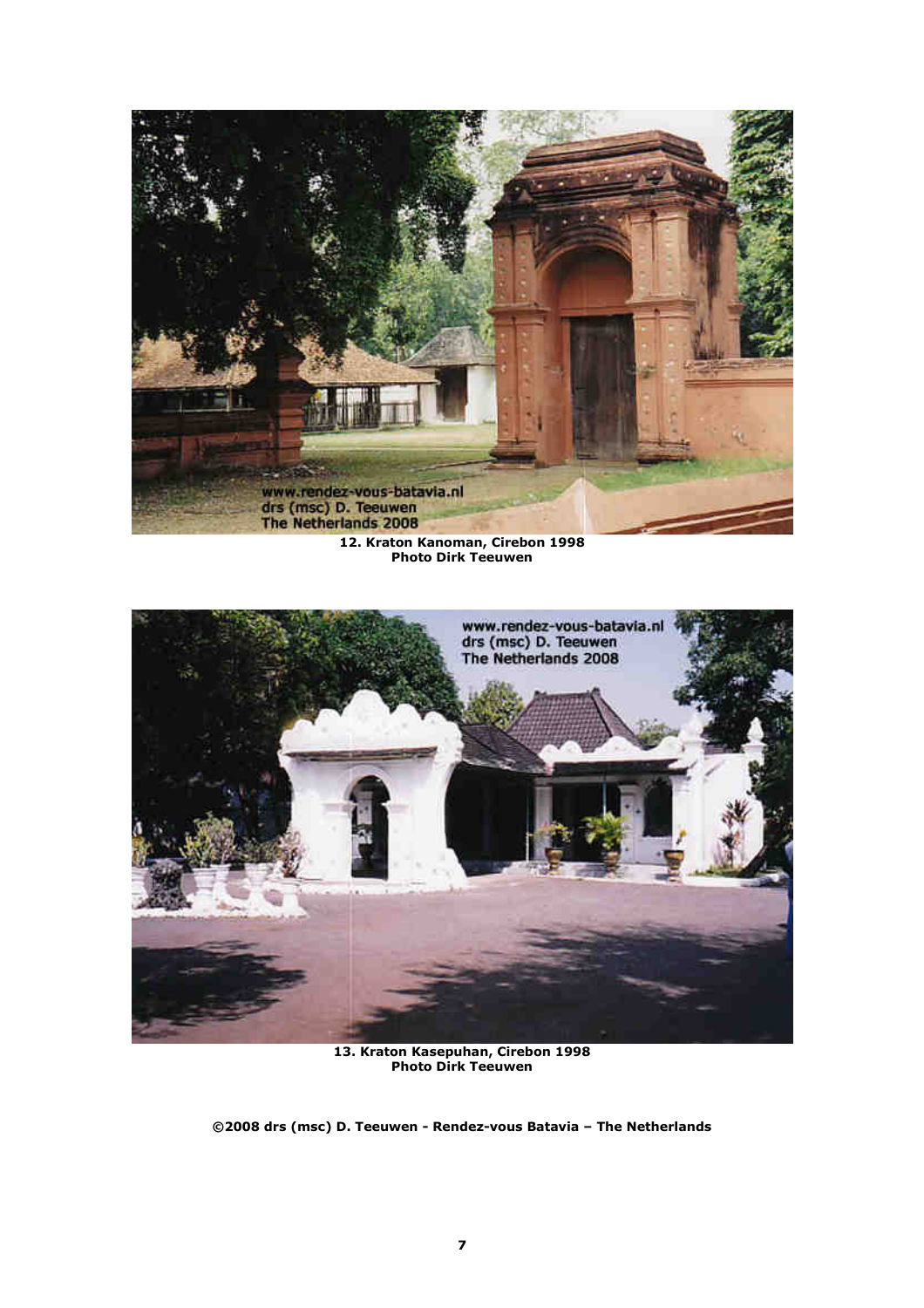

**15. Minangkabau Cultural Centre at Padang Pandjang, Sumatra 1998 Photo Dirk teeuwen**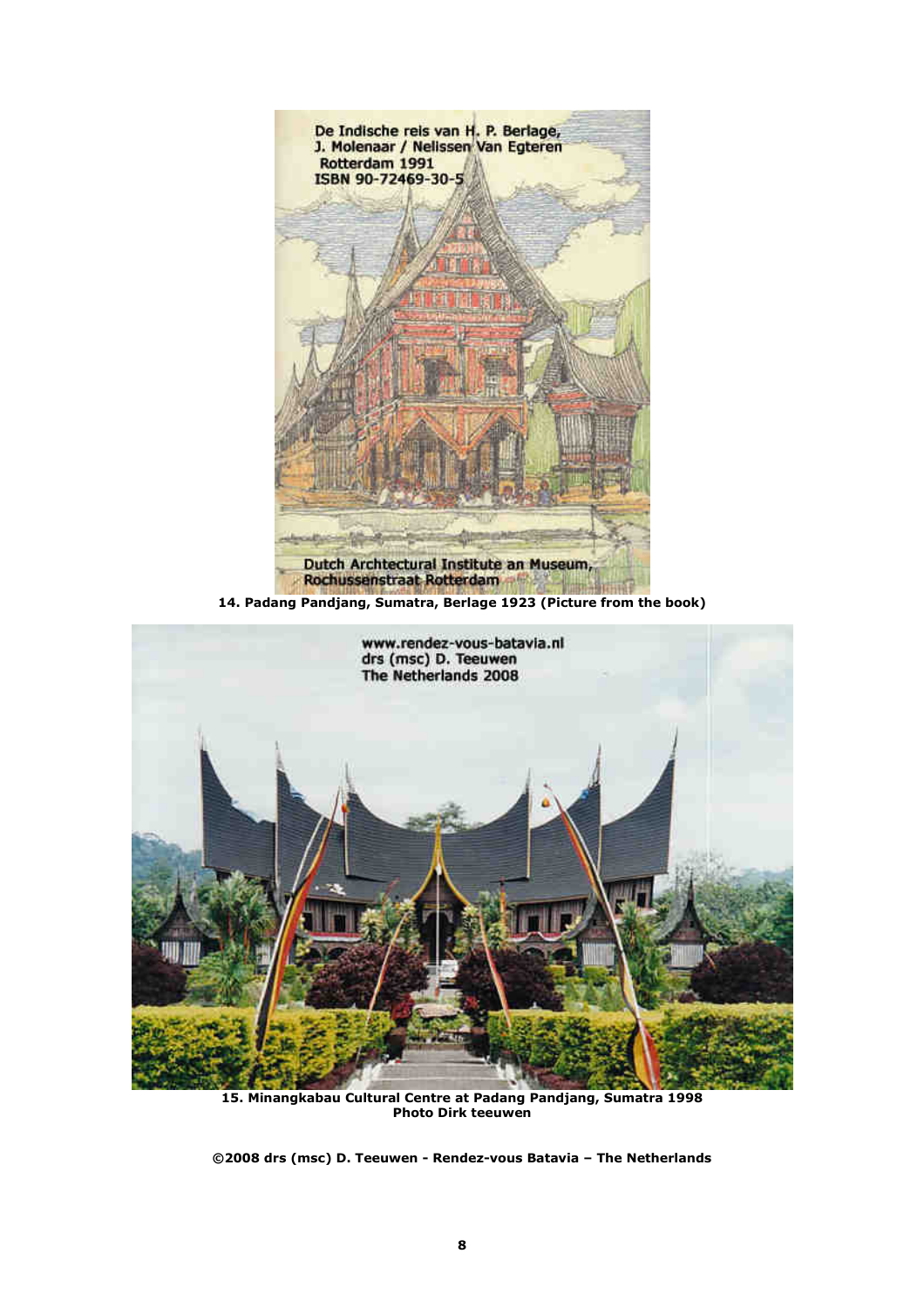

**16. Around Padang Pandjang, Sumatra 1998 Photo Dirk Teeuwen**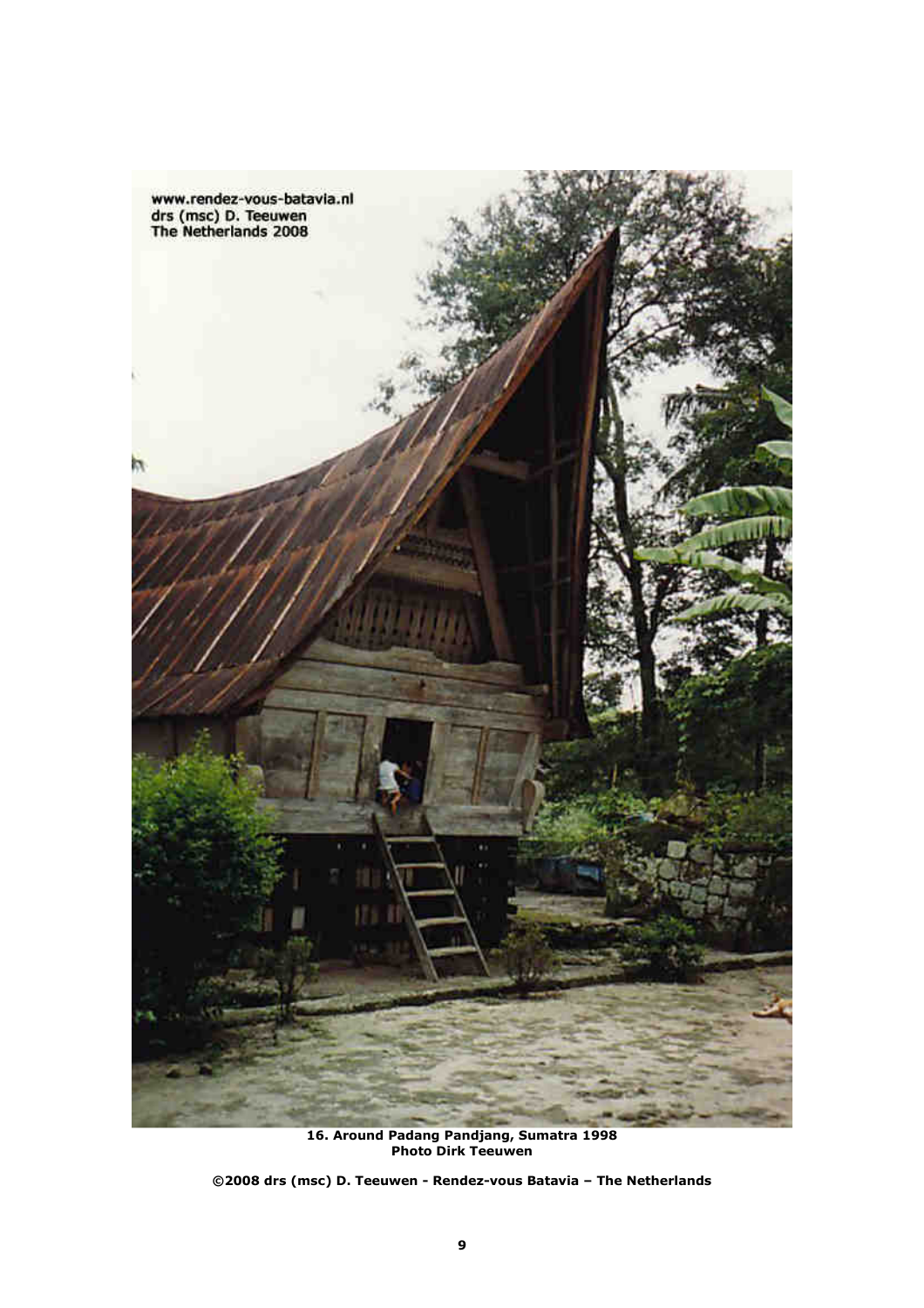

**17. Batak architecture at Samosir, Sumatra 1998 Photo Dirk Teeuwen**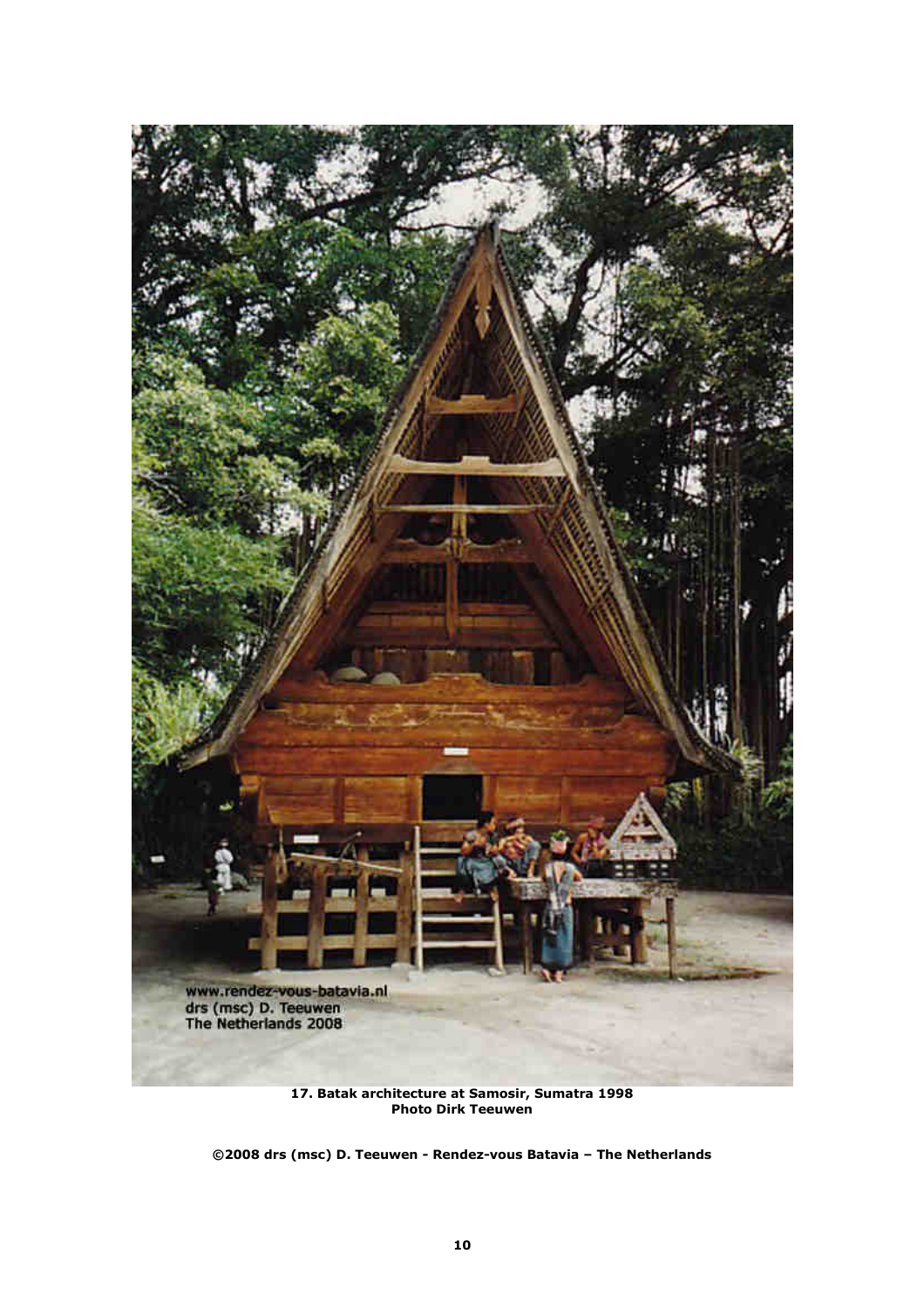

**18. Batak family grave near Lake Toba, Sumatra 1998 Photo Dirk Teeuwen**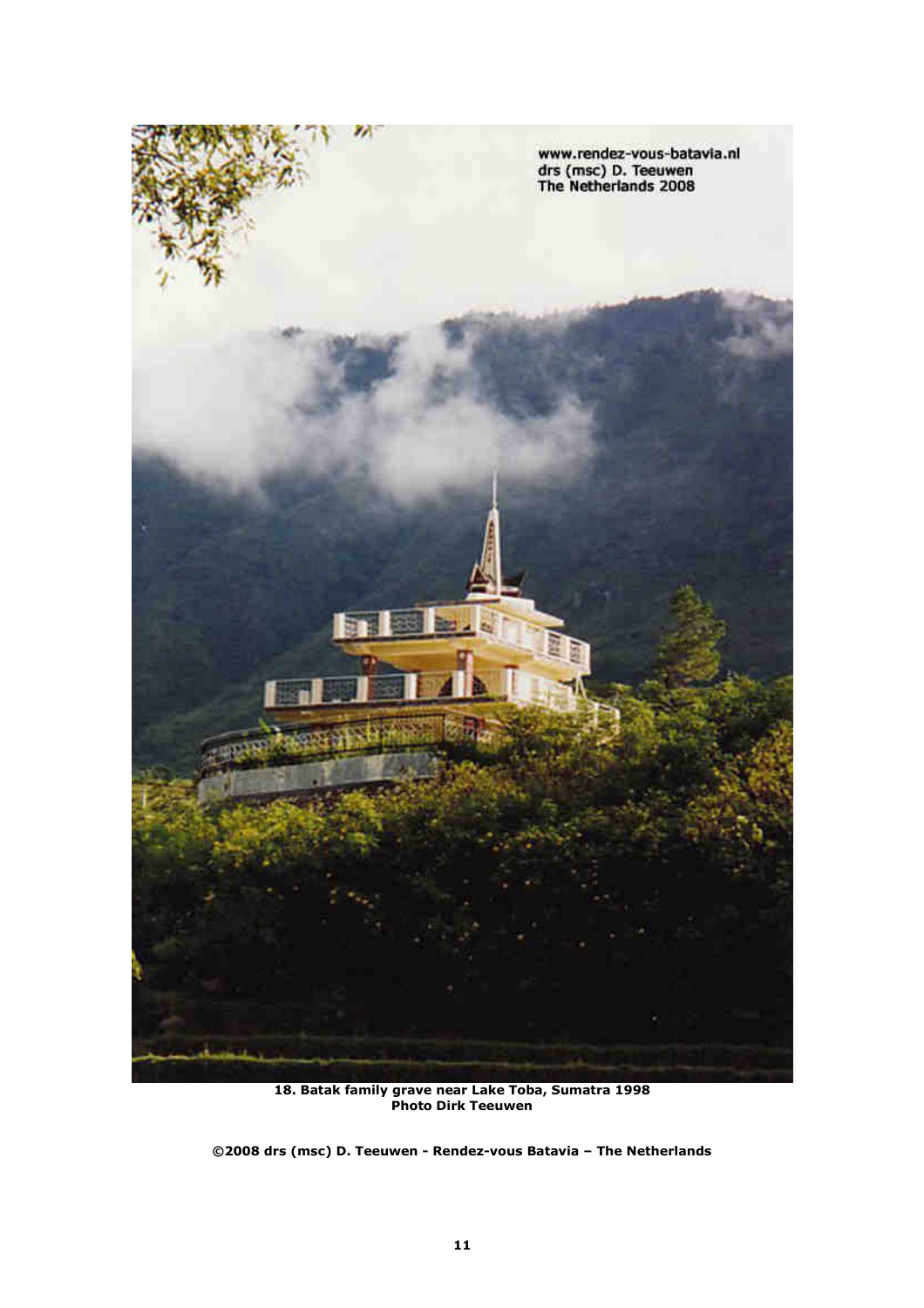



**©2008 drs (msc) D. Teeuwen - Rendez-vous Batavia – The Netherlands**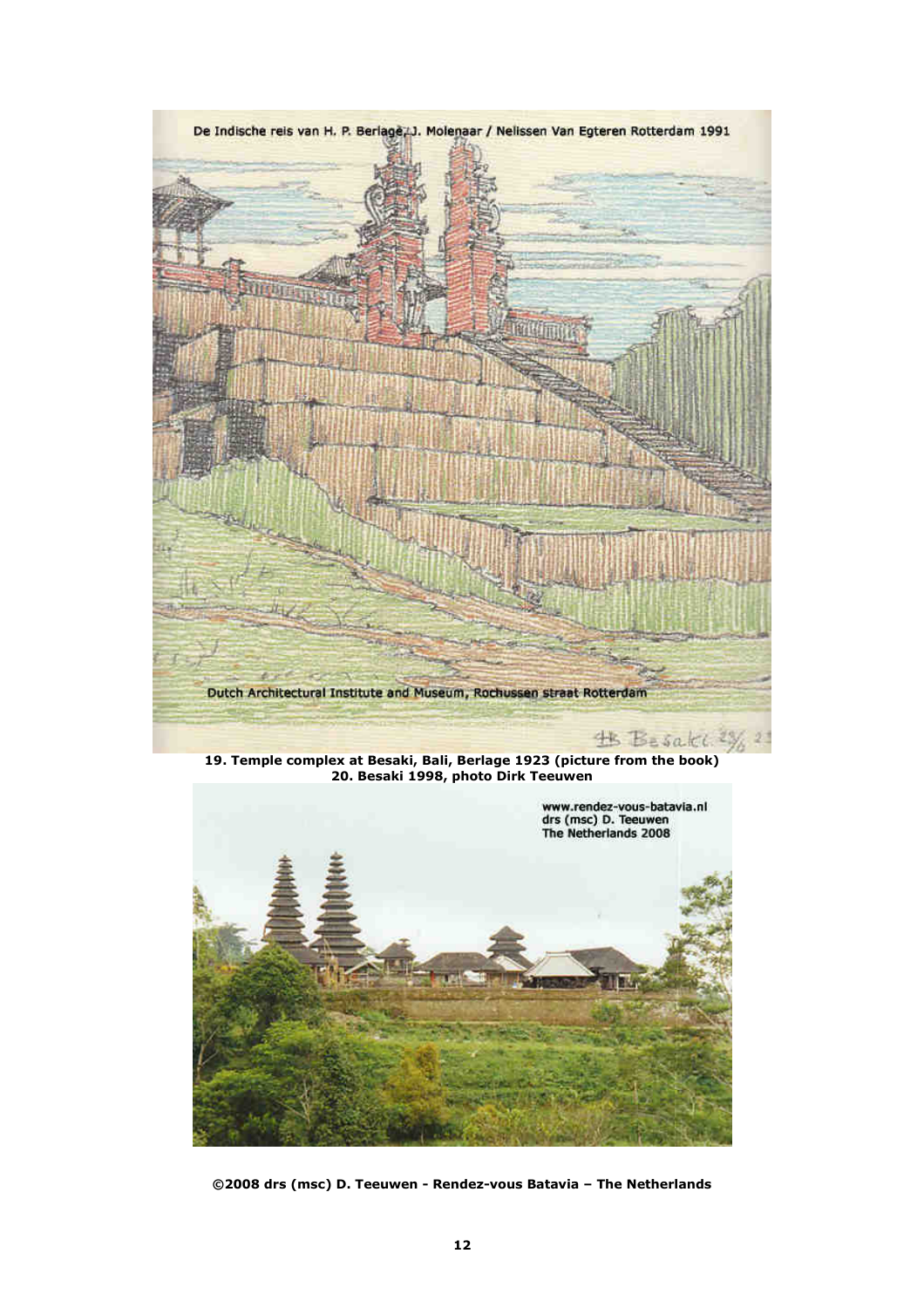www.rendez-vous-batavia.nl<br>drs (msc) D. Teeuwen<br>The Netherlands 2008



**21. Besaki 1998 Photo Dirk Teeuwen**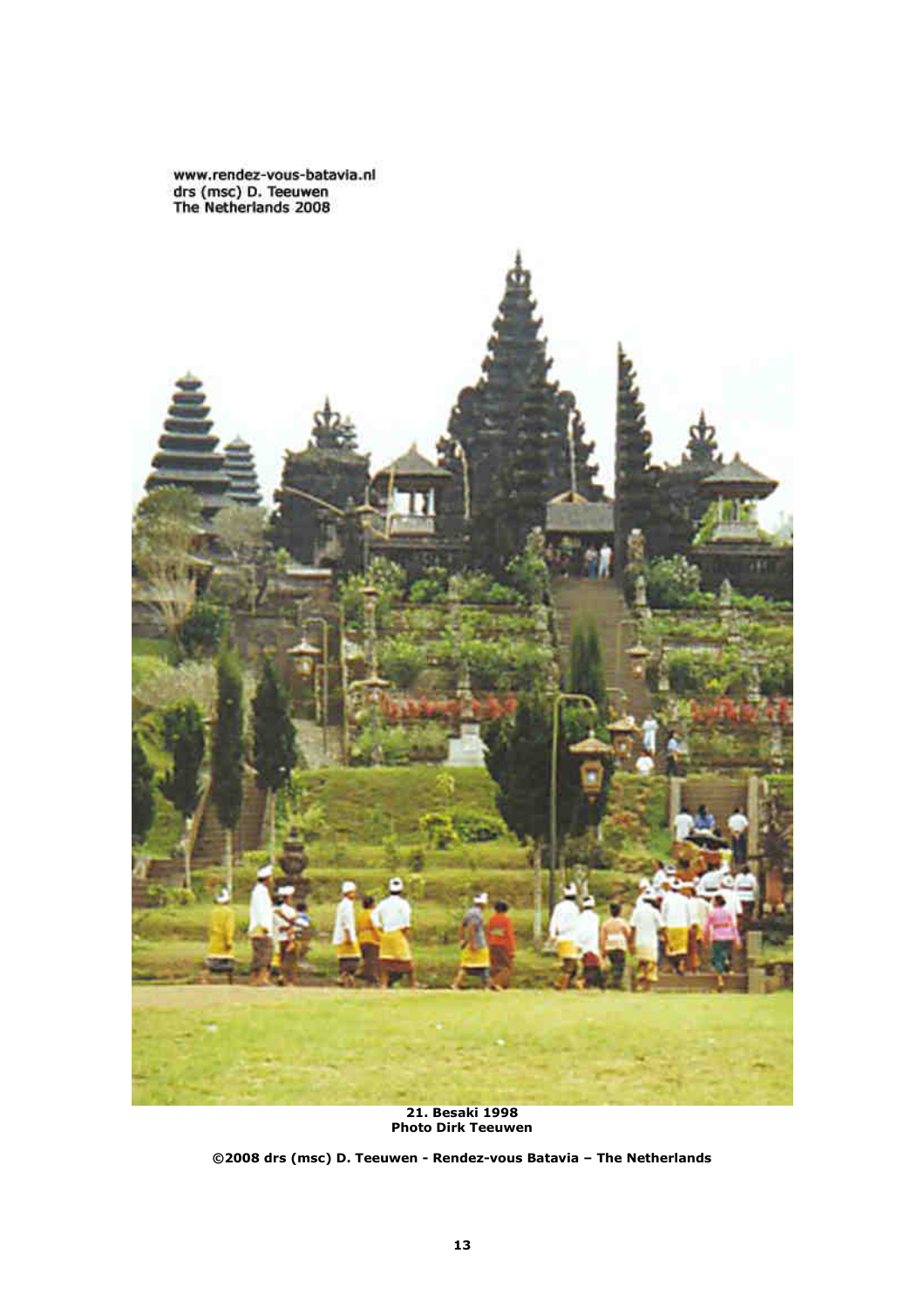

**22. Besaki 1998 Photo Dirk Teeuwen ©2008 drs (msc) D. Teeuwen - Rendez-vous Batavia – The Netherlands**